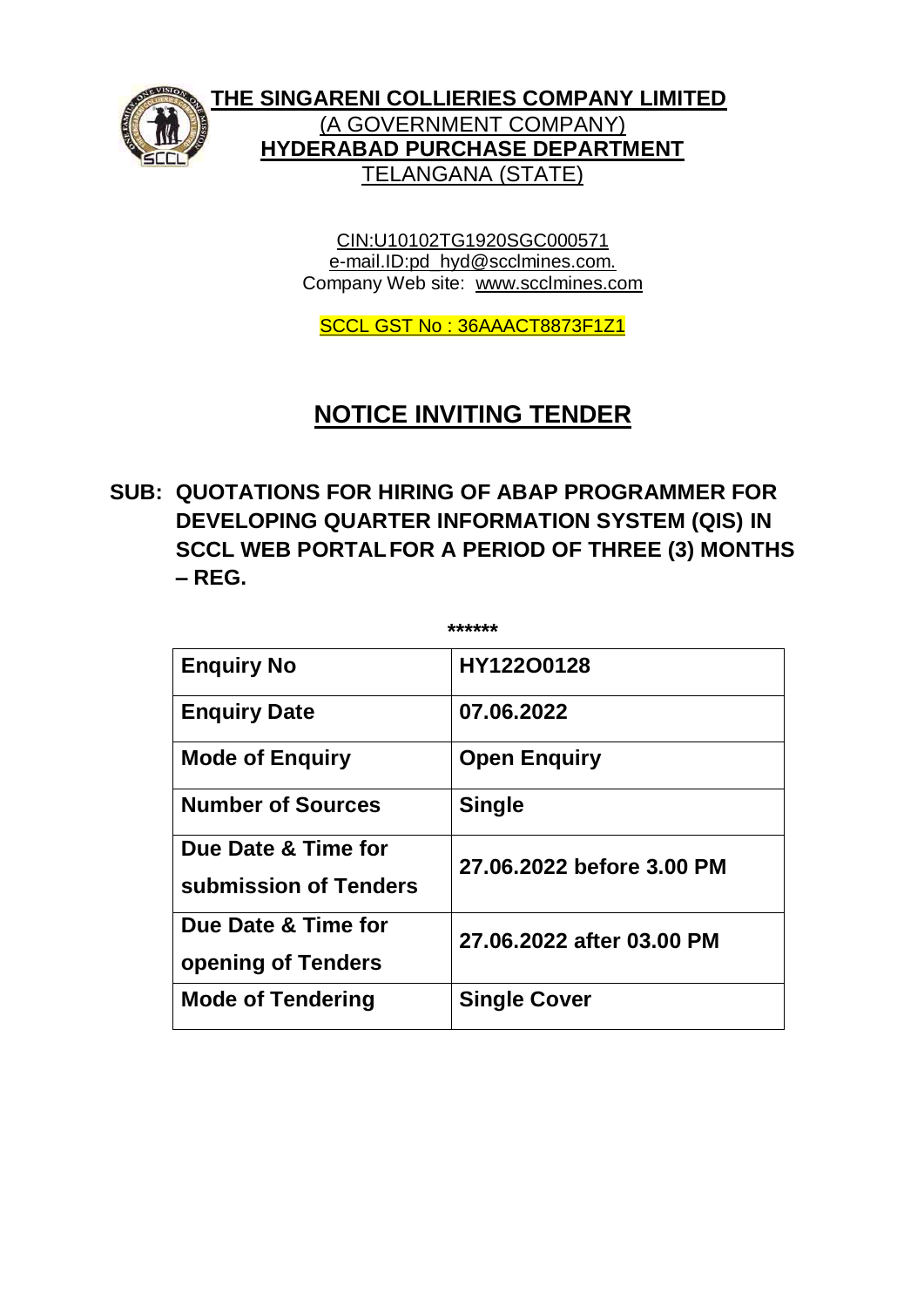# **(A) QUOTATIONS FOR HIRING OF ABAP PROGRAMMER FOR DEVELOPING QUARTER INFORMATION SYSTEM (QIS) IN SCCL WEB PORTALFOR A PERIOD OF THREE (3) MONTHS:**

| SL.<br>NO.              | <b>DESCRIPTION</b>                 | NO. OF<br><b>MONTHS</b> | <b>BASIC</b><br><b>AMOUNT</b><br><b>FOR ONE</b><br><b>MONTH</b> | <b>BASIC</b><br><b>AMOUNT</b><br><b>FOR THREE</b><br><b>MONTHS</b> |
|-------------------------|------------------------------------|-------------------------|-----------------------------------------------------------------|--------------------------------------------------------------------|
| $\overline{\mathbf{1}}$ | <b>HIRING OF ABAP PROGRAMMER</b>   | 03                      |                                                                 |                                                                    |
|                         | <b>FOR DEVELOPING QUARTER</b>      | <b>MONTHS</b>           |                                                                 |                                                                    |
|                         | <b>INFORMATION SYSTEM (QIS) IN</b> |                         |                                                                 |                                                                    |
|                         | <b>SCCL WEB PORTAL</b>             |                         |                                                                 |                                                                    |

Applicability of GST @ Extra: ---------

#### **NOTE:**

- 1. **Vendors:** Offers are invited from vendors located in Hyderabad/Secunderabad only.
- 2. Firms are requested to submit previous experience certificates from Central/State Govt. (or) reputed organizations. Firms should engage "ABAP Programmer" with more than 4 years experience in HR Module.
- 3. The bidders are requested to quote basic rate per one month and total value for three months.
- 4. **Eligibility Criteria:** The Firm should be Authorized Partner of SAP Platinum/Gold/ Silver. Submit Authorization documents along with the Bid
- 5. **Evaluation:** The L1 status of the bidders would be arrived based on the lowest value offered for one month.

**NOTE:** *If more than one bidder stood in L1 status, the Successful Bidder will be selected through a lottery system to be drawn at O/o GM (CDN) in presence of representative of Finance & Purchase Depts.*

- 6. The offered rate should be inclusive all taxes other than the GST. The applicability of GST in % shall be clearly mentioned as extra.
- 7. The bidders offered without any GST, their landed cost will be arrived by taking maximum GST% quoted by other bidders.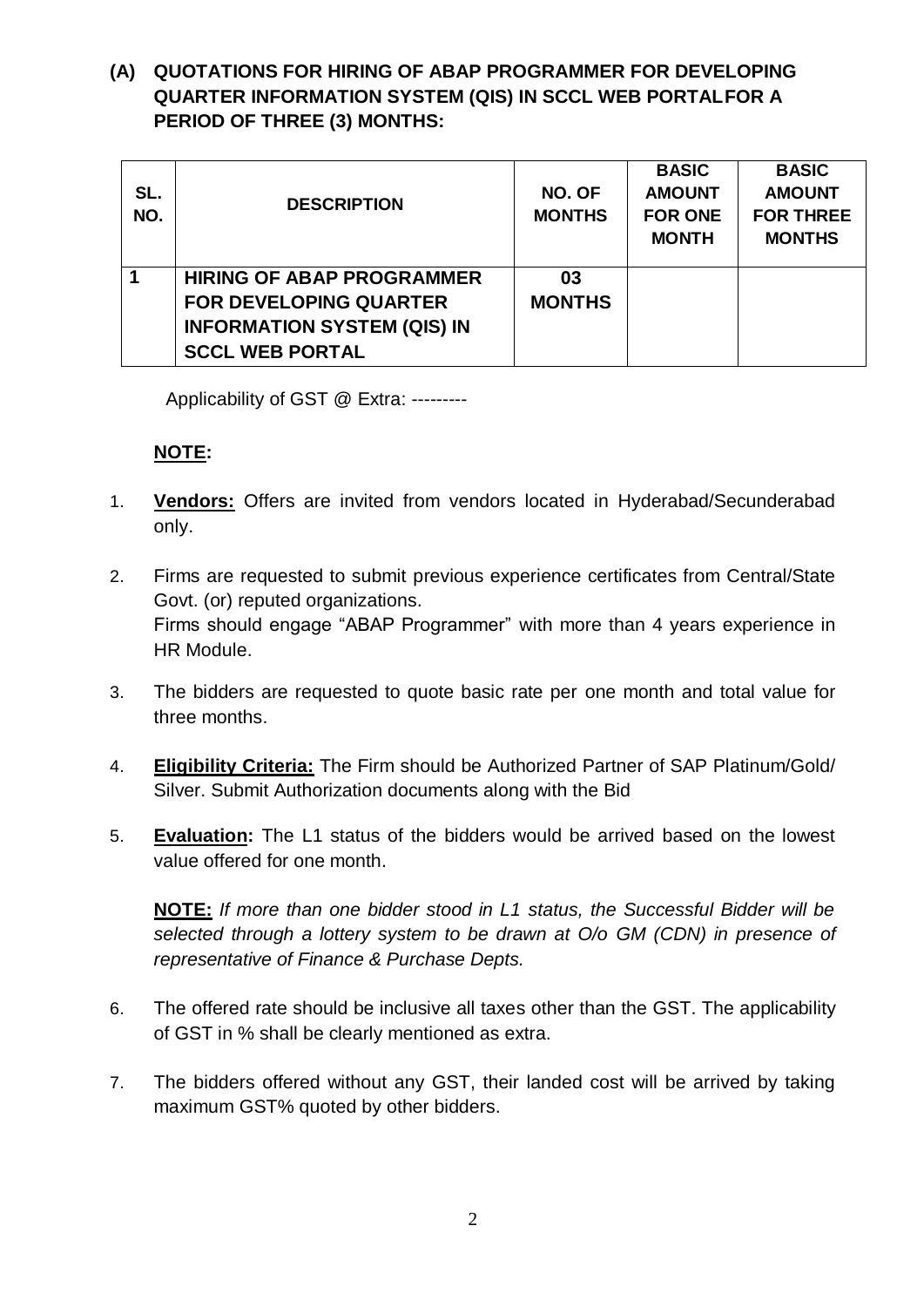# **(B) OTHER TERMS AND CONDITIONS:**

- i) Hiring contract period is three (3) months.
- ii) Working location is at ERP Data Centre, Corporate Office, Kothagudem, Bhadradri Kothagudem District.
- iii) ABAP Programmer should have 4+ years experience in HR Module.
- iv) In case of deployed ABAP Programmer is on leave/absent for more than 3 days, suitable replacement should be provided by the Firm to meet the project timelines.
- v) The S.C.Co.Ltd., will not provide any accommodation and also no transport allowance will be paid during travel, if any in SCCL locations.
- vi) Deployed ABAP Programmer should report PM, ERP, Corporate Office, Kothagudem.
- vii) The payment will be on monthly basis on certification from PM, ERP, Kothagudem.

#### **(C) GENERAL INSTRUCTIONS:**

- 1. Bidders are advised to carefully read this NIT Document. Towards acceptance of conditions in NIT, the tenderer is requested to sign on all pages of the Tender document towards their acceptance.
- 2. SCCL may solicit the bidders consent for extension of the period of validity of the bid and EMD. The request and the responses there to shall be made by letter, fax or e-mail. Bidders accepting the request are not permitted to modify the bid.
- 3. SCCL reserves the right to seek clarifications in respect of the bids / supporting documents etc. from the bidders by letter / e-mail / fax.
- 4. Sealed tenders with our enquiry number and date clearly marked on the cover can be dropped in the tender box in the Company Purchase office at Hyderabad or can be sent by post or courier before the due date and time. Fax quotations are not accepted. M/s SCCL will not, in any way be responsible for any postal delay.
- 5. From 01.11.2020 onwards all the vendors whose turnover is more than ₹500.00 Crores or above in the financial years 2019-20, 2020-21 and 2021-22 have to submit e-invoice with QR code printed on it. If the turnover is less than ₹500.00 Crores the firm has to declare that we are exempted from e-invoicing requirement. Therefore, the said e-invoicing provisions are not applicable to our company. Towards this, the firm is required to submit undertaking detailed in "ANNEXURE" along with Invoice.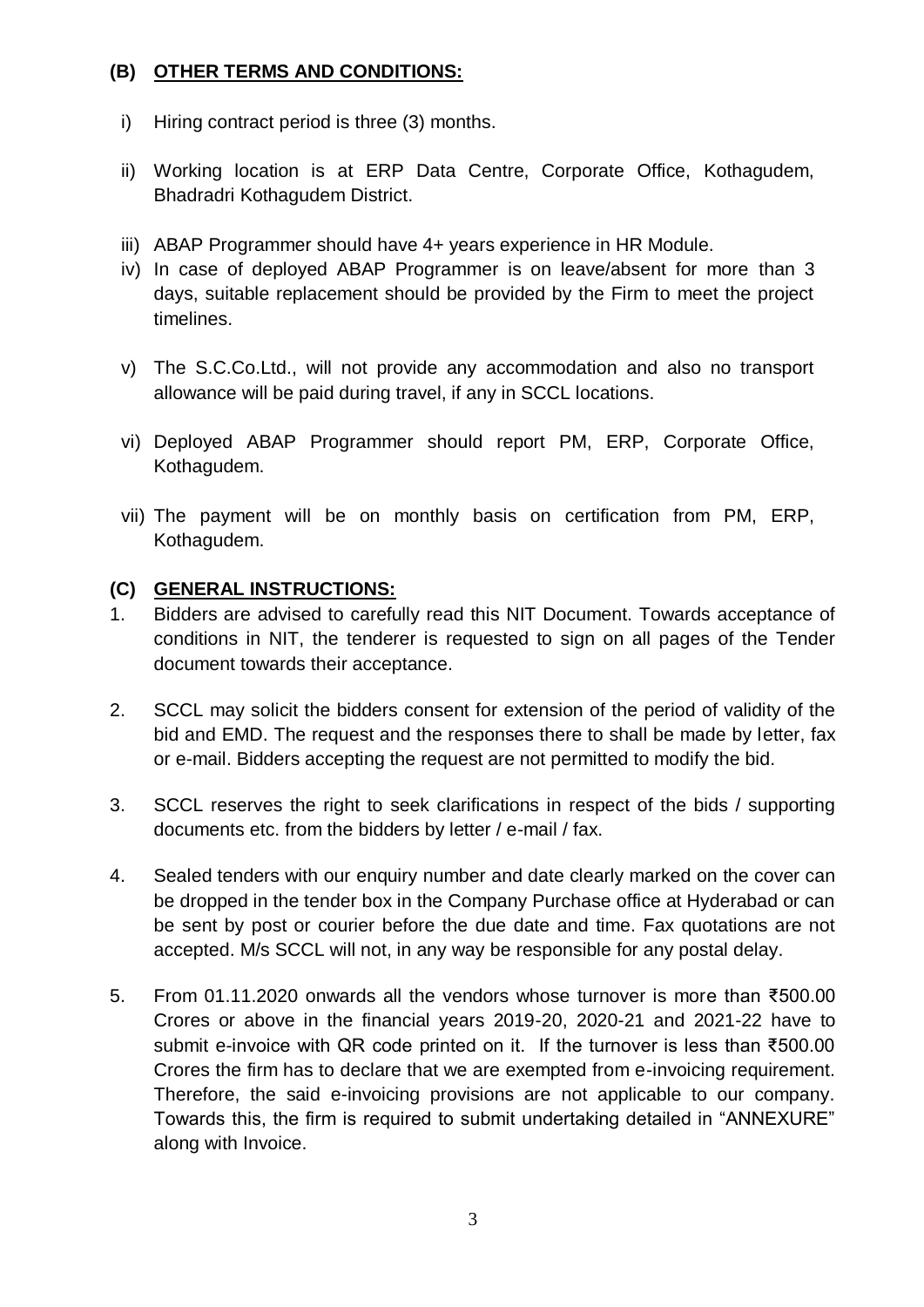**BILLS WILL NOT BE ACCEPTED WITHOUT e-INVOICING IF THE AGGREGATE TURNOVER IN ANY OF THE THREE FINANCIAL YEARS 2019- 20, 2020-21 and 2021-22 EXCEEDS ₹500.00 CRORES.** 

- 6. A) The terms and conditions of the tender are divided into two parts i.e. Part 'A' and Part 'B'.
	- a. Part 'A' contains technical terms & conditions.
	- b. Part 'B' contains price BID, commercial terms & conditions.

#### B) Submission of offers:

i. The Tenderer shall submit bids in two parts i.e., technical terms & conditions and price BID, commercial terms & conditions in one sealed cover as detailed below, superscribing enquiry number, due date of opening of the tender and name & address of the Tenderer.

- Part 'A' shall contain copy of the whole tender document duly signed by the Tenderer in all the pages to indicate that the Tenderer has gone through the whole tender document, to acquaint himself with the work involved and accepting to all terms & conditions mentioned in the NIT. All the required details with supporting documents are to be submitted.
- Part 'B' shall contain price BID, commercial terms & conditions, Annexure-I & II of NIT.

ii. The above cover superscribing enquiry number, due date of opening of the tender and name & address of the Tenderer.

# BOTH COVERS WILL BE OPENED ON SAME DAY.

- 7. **RIGHT TO REJECT THE OFFERS/CANCEL THE TENDER:** SCCL reserves the right to reject any or all the offers without assigning any reason and to cancel the tender at any stage before release of order / award of contract. The decision taken by SCCL in this regard shall be final.
- 8. **CORRESPONDENCE/DISPUTES DURING ENQUIRY STAGE:** Correspondence / disputes will be entertained before placing order and the decision of the SCCL shall be final. However In case of any un-resolved dispute or difference of opinion arising between SCCL and the successful tenderer in respect of manner of execution or anything connected with the work, not specifically provided for hereunder or in respect of meaning of any clause of the terms and conditions of Tender document shall be resolved by arbitration.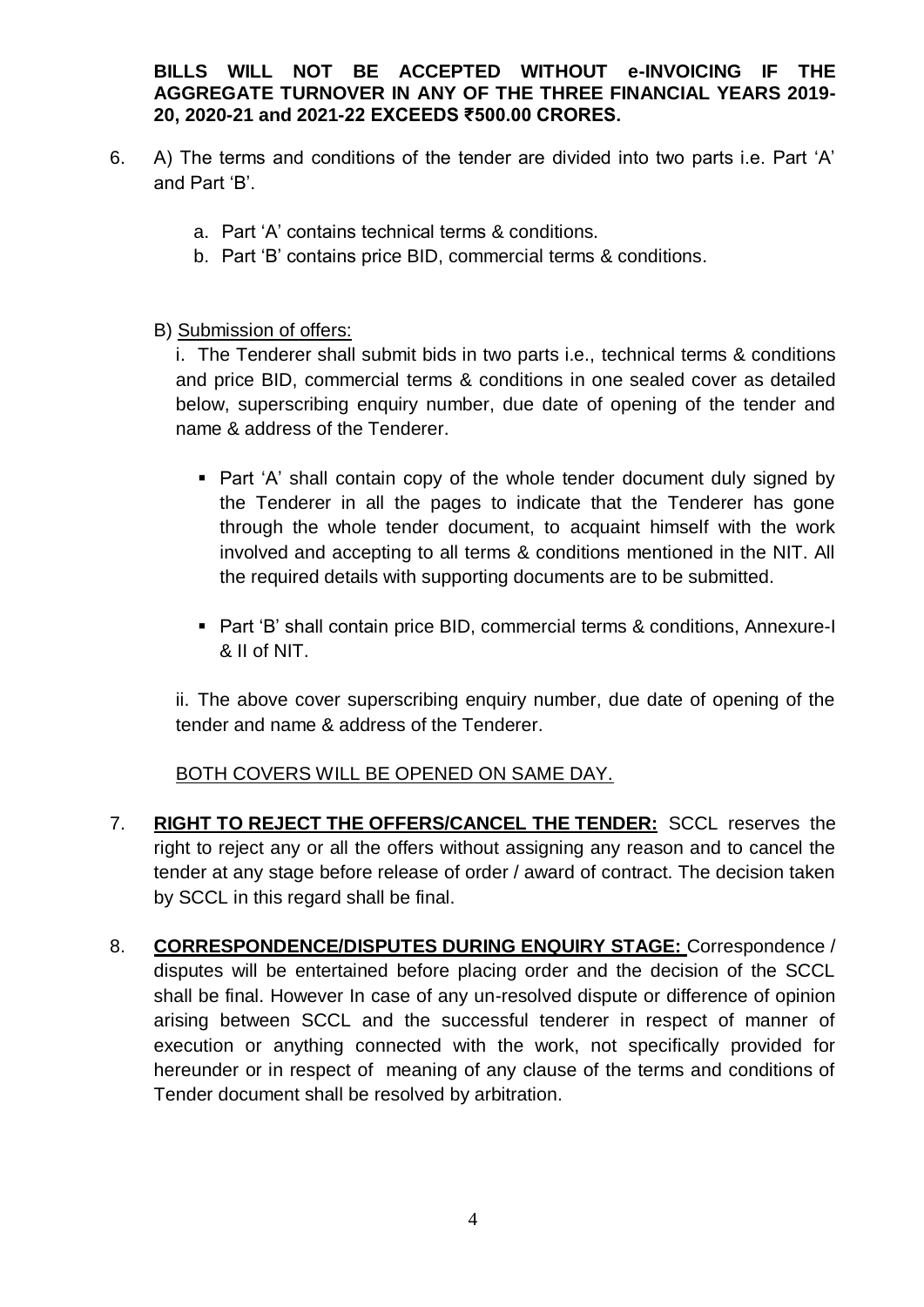# 9. **OFFER VALIDITY:**

Bidder shall keep the offer valid for a period of 120 days from the date of opening of the tenders. The offer with less validity period than stipulated is liable for rejection.

- 10. **BIDDER'S DETAILS:** Bidder shall furnish the following information:
- a) Name and address, Phone number, Fax number, e-mail ID and Name of the contact person.
- b) Indicate clearly, the constitution of the bidder i.e., Sole Proprietorship, Partnership, limited liability company etc., together with names of proprietor, partners and directors respectively.
- c) Indicate clearly, if it is a Government company, SCCL ancillary unit. A copy of valid documentary proof shall be enclosed.
- d) Banker's Name and address together with Branch Code and IFSC/RTGS Code.
- e) GST registration and other details to the extent applicable along with documentary evidence.
- f) GST registration and other details to the extent applicable along with documentary evidence.
- 11. **LAWS APPLICABLE:** The contract shall be governed by the Laws of Indian Union for the time being in force.
- 12. **CIVIL COURT PROCEEDINGS:** Normally all disputes should be settled by negotiations between the Company and the concerned parties. In case any dispute/difference is not settled through negotiations, the respective parties can seek remedy by the civil court proceedings by invoking the same within 120 days of dispute.
	- (a) The Arbitrator(s) will be appointed to resolve the disputes between the parties. The Chairman& M.D. of the S.C.Co.Ltd, is having absolute power to appoint a single Arbitrator or more than one Arbitrator or to refer the dispute to the Institutional Arbitration at his discretion and his decision is final and binding on the parties. The appointed Arbitrator(s) / Institutional Arbitration should pass a reasoned award.
	- (b) If any of the Arbitrators appointed by the Chairman & M.D. of the S.C.Co.Ltd., is unable to continue as an Arbitrator for any reasons whatsoever or if the Chairman & M.D. of the S.C.Co.Ltd., for the reasons to be recorded in writing thinks fit for appointment of a new Arbitrator in the place of existing Arbitrator, he is having a power to do so. If such a new Arbitrator is appointed, he can either continue the civil court proceedings from the stage where the earlier Arbitrator discontinued his proceedings or alternatively the new Arbitrator may start proceedings de novo if the circumstances warrant him to do so.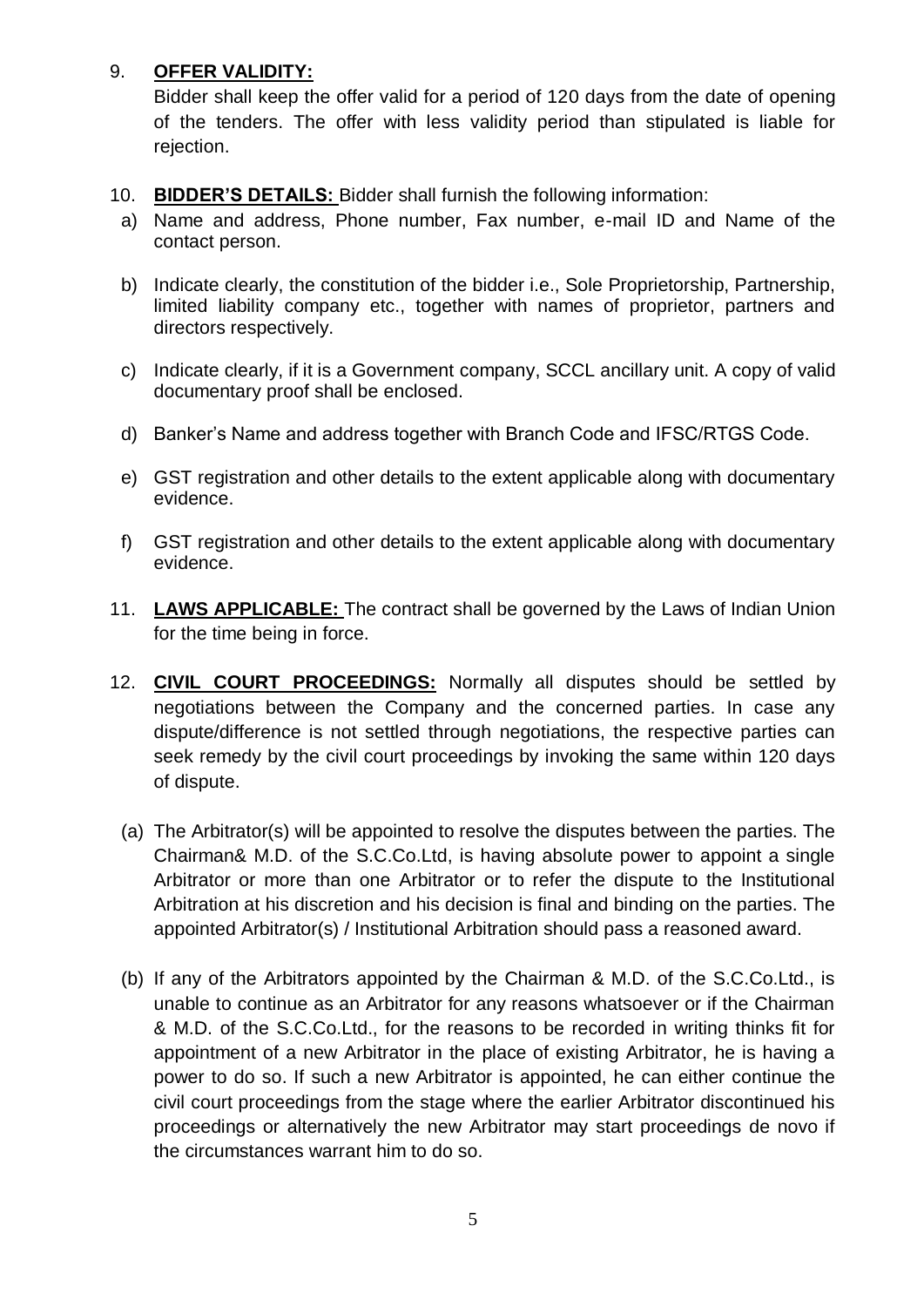- (c) The parties should bear the costs of the civil court proceedings equally.
- (d) Failing to invoke civil court clause within 120 days of dispute, the matter is to be decided by Civil Court at Hyderabad District in TELANGANA state alone and not at any other place.

## 13. **WORK AND PAYMENT DURING CIVIL COURT PROCEEDINGS:**

Work under the contract, shall if reasonable, continue by mutual agreement during the civil court proceedings, and no payment due to or payable by the Singareni collieries Co. Ltd., will be withheld without reasonable cause and merely on account of the pendency of such proceedings.

# 14. **RISK PURCHASE CLAUSE:**

In case the firm/Contractor fails to deliver the terms of the contract as per the order and SCCL is forced to enter into new contract for the purpose with another firm at a higher price, the firm/Contractor shall pay the difference in prices to SCCL.

#### 15. **UNSOLICITED DISCOUNT:**

Suo-moto reduction shall not be considered for evaluation whether given before or after opening of price bids. If any Tenderer other than lowest offers Suo-moto reduction in the prices after opening of the price bid, the offer shall be rejected out rightly. However, if there is a suo-moto reduction from the lowest Tenderer adjudged on the basis of comparative statement as per price bids before such reduction, the benefit of suo-moto reduction shall be availed of at the time of placement of order on the lowest Tenderer. SCCL reserves the right not to accept the lowest bid.

# 16. **CORRESPONDENCE AFTER PLACING ORDER:**

After placing the order, correspondence related to issues regarding contract terms and conditions shall be made with the PM(ERP) / the officer-in-charge only. In case the issues are not settled at PM(ERP) / the officer-in-charge level, correspondence shall be made with the GM (CDN). In case the issues are not settled at GM (CDN) level, correspondence shall be made with Director (Operations). In case the issues are not settled at Director (Operations) level also, correspondence shall be made with C&MD. Bidder is advised to visit SCCL's web site www.scclmines.com for name and address phone number, and e-mail ID of consignee, area GMs / GMs, GM (Purchase), Director (Operations) and C&MD.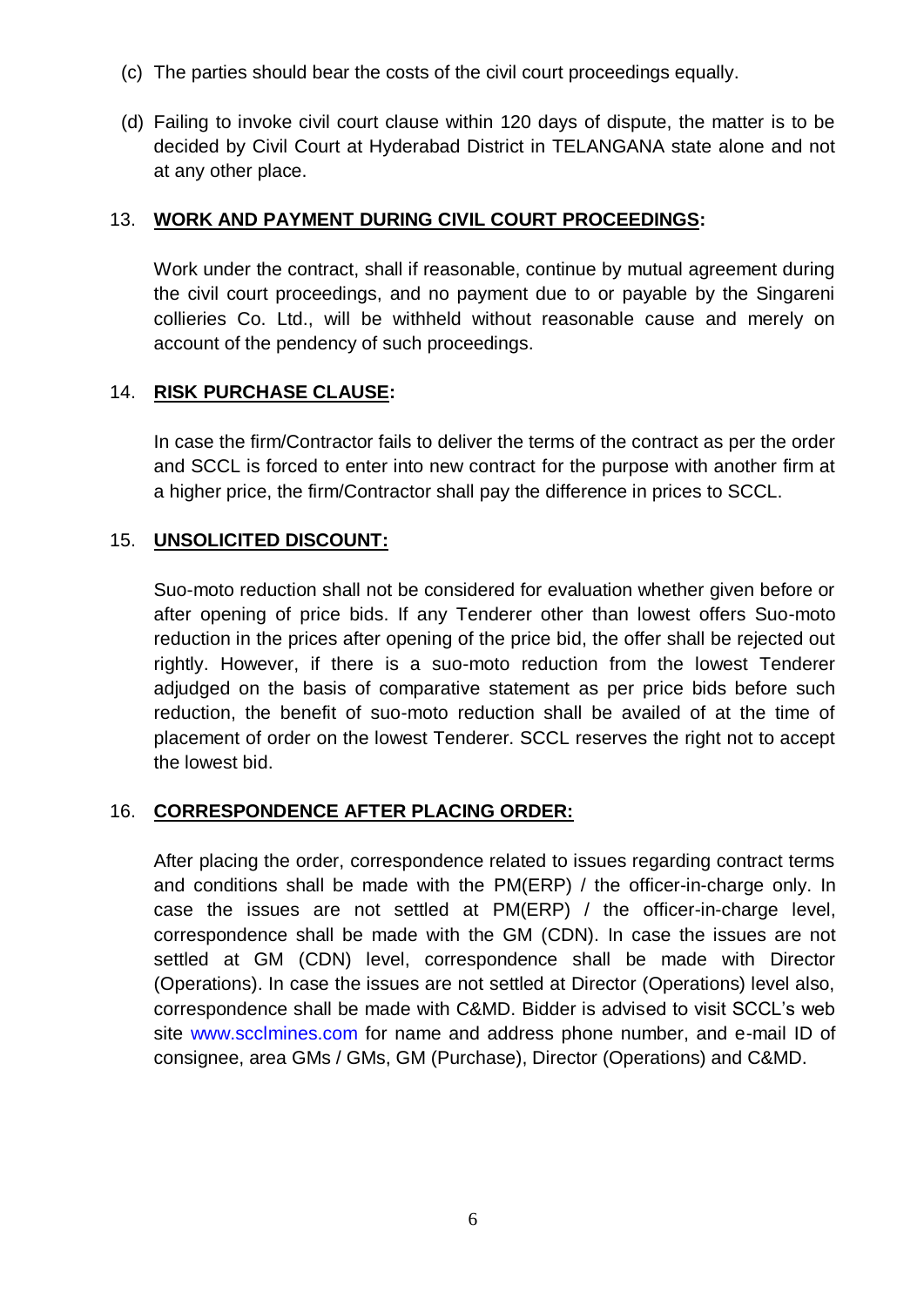# 17. **BRIBES & GIFTS:**

Any Bribe, Commission, gift or advantage given, promised or offered by or on behalf of the Supplier or his partner, agent or servant or any one on his or their behalf to any Officer, Servant, representative or agent of the Singareni Collieries Company Limited, or any person on his or their behalf for obtaining or executing of this or any other contract with Singareni Collieries Co. Ltd., shall in addition to any criminal liability which the Supplier may incur, subject the Supplier in the cancellation of this and all other contracts with and also to payment of any loss of damage resulting from any such cancellation to the like extent as is provided in case cancellation under clauses thereof. Any question or dispute to the commission of any offence under present clause shall be settled by the Singareni Collieries Co. Ltd., in such manner and on such evidence of information as they think it sufficient & their decision, shall be final and conclusive.

NOTE: *In case any specific mention is made on the above clauses in special terms and conditions the same shall prevail over.* 

> **DGM (PURCHASE) The Singareni Collieries Company Ltd (A Govt. Company) Purchase Cell, 1st Floor SINGARENI BHAVAN, HYDERABAD – 500004**

**SCCL Helpdesk Numbers:** 040-23316964, EPBAX Numbers:040 - 23142 EXTN: 224 & 230.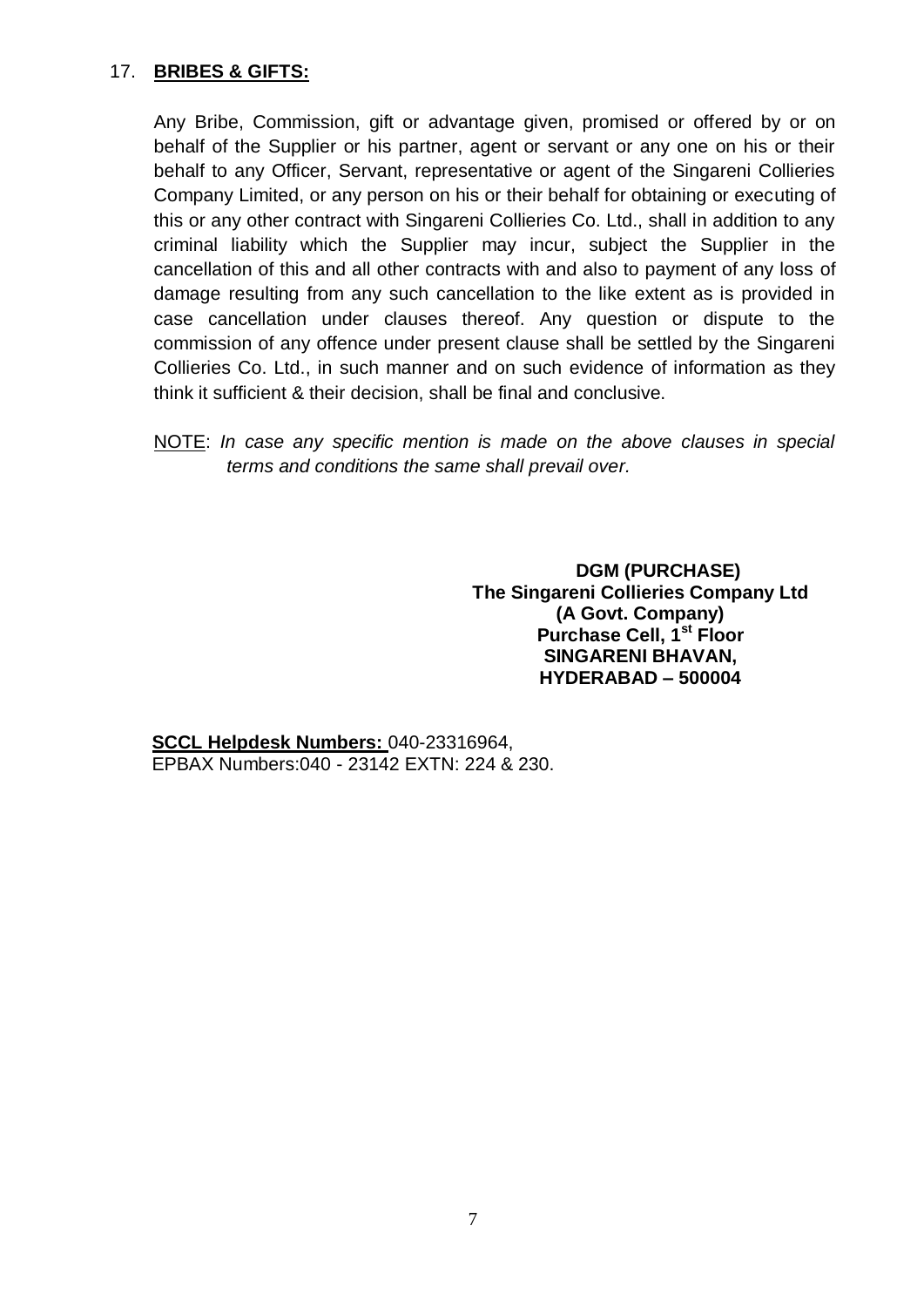## **ANNEXURE – I**

#### **Format of Letter of Bid (LOB) LETTER HEAD OF BIDDER**

To

The Deputy General Manager (Purchase) The Singareni Collieries Company Limited, Singareni Bhavan, Redhills, Lakdikapool, Hyderabad – 500004

Sub: Hiring of ABAP Programmer for developing Quarter Information System (QIS) in SCCL Web Portal for a period of three months – Reg.

Ref: HY122O0128, dt.07.06.2022.

Dear Sirs,

I/We offer to provide Service as per rate/price mentioned in accordance with the conditions of the NIT document.

\*\*\*\*

This Bid and your subsequent Purchase Order shall constitute a binding contract between us.

I/We hereby confirm our acceptance of all the terms and conditions of the NIT document unconditionally.

If any information furnished by me/us online towards eligibility in this tender is found to be incorrect at any time, penal action as deemed fit may be taken against me/us for which I/we shall have no claim against SCCL.

Yours faithfully,

(Signature of Bidder OR Authorized person of bidder)

1.Name of Authorized Signatory : 2.Type of Authorization : 3.Name of the Bidder : 4.Address : 5.e-Mail Address : 6.Mobile/Telephone Number : 7.FAX Number : 8.Place : 9.Date :